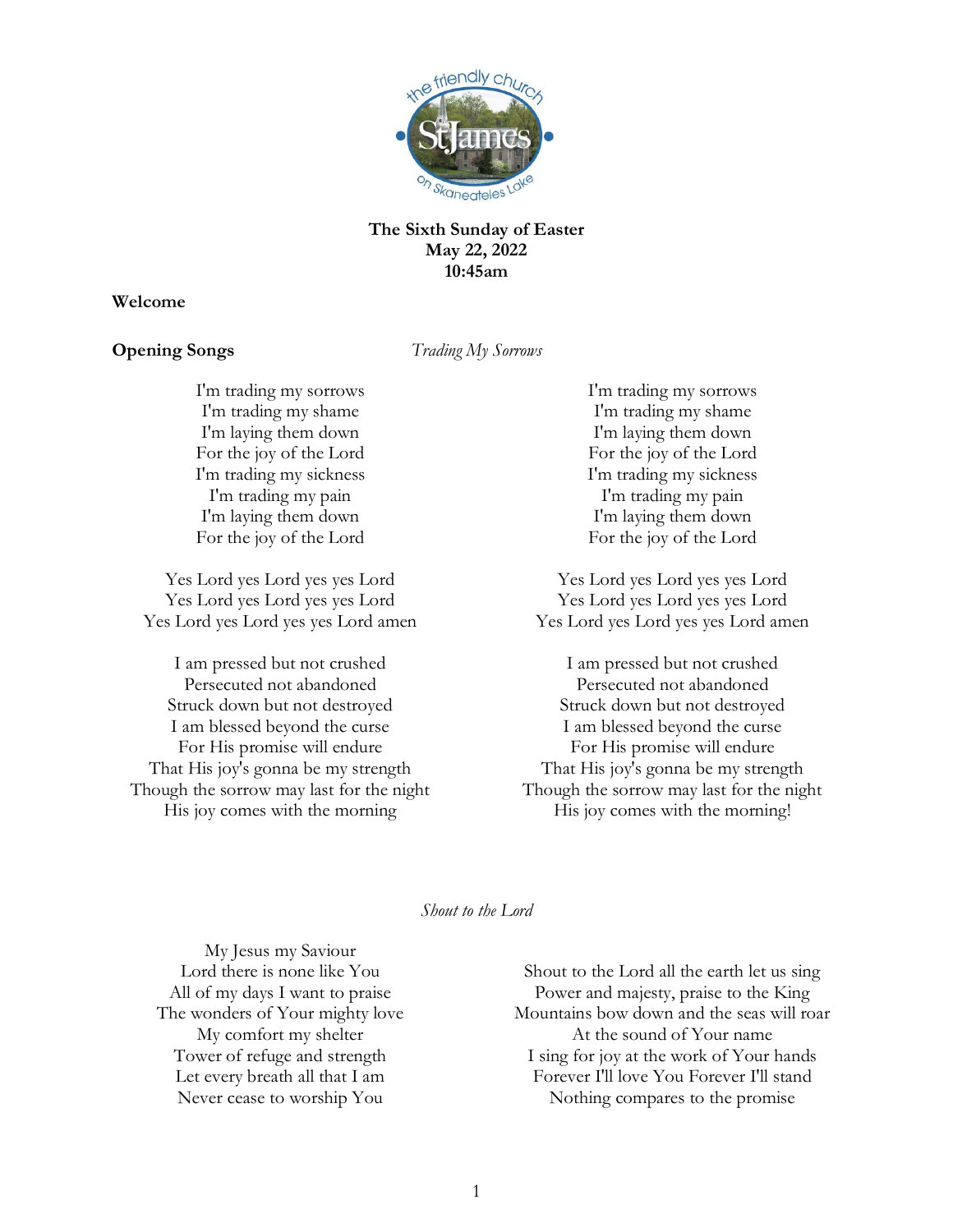I have in You My Jesus my Saviour Lord there is none like You All of my days I want to praise The wonders of Your mighty love My comfort my shelter Tower of refuge and strength Let every breath all that I am Never cease to worship You

Shout to the Lord all the earth let us sing Power and majesty, praise to the King Mountains bow down and the seas will roar At the sound of Your name I sing for joy at the work of Your hands Forever I'll love You Forever I'll stand Nothing compares to the promise I have in You!

## **Opening Acclamation**

| Clergy | Alleluia! Christ is risen!          |
|--------|-------------------------------------|
| People | The Lord is risen indeed! Alleluia! |

## **Collect of the Day**

| Clergy | The Lord be with you. |
|--------|-----------------------|
| People | And also with you.    |
| Clergy | Let us pray.          |

O God, you have prepared for those who love you such good things as surpass our understanding: Pour into our hearts such love towards you, that we, loving you in all things and above all things, may obtain your promises, which exceed all that we can desire; through Jesus Christ our Lord, who lives and reigns with you and the Holy Spirit, one God, for ever and ever. **Amen.**

**Reading** Revelation 21:10, 22—22:5

In the spirit the angel carried me away to a great, high mountain and showed me the holy city Jerusalem coming down out of heaven from God.

I saw no temple in the city, for its temple is the Lord God the Almighty and the Lamb. And the city has no need of sun or moon to shine on it, for the glory of God is its light, and its lamp is the Lamb. The nations will walk by its light, and the kings of the earth will bring their glory into it. Its gates will never be shut by day—and there will be no night there. People will bring into it the glory and the honor of the nations. But nothing unclean will enter it, nor anyone who practices abomination or falsehood, but only those who are written in the Lamb's book of life.

Then the angel showed me the river of the water of life, bright as crystal, flowing from the throne of God and of the Lamb through the middle of the street of the city. On either side of the river is the tree of life with its twelve kinds of fruit, producing its fruit each month; and the leaves of the tree are for the healing of the nations. Nothing accursed will be found there any more. But the throne of God and of the Lamb will be in it, and his servants will worship him; they will see his face, and his name will be on their foreheads. And there will be no more night; they need no light of lamp or sun, for the Lord God will be their light, and they will reign forever and ever.

*Reader* The Word of the Lord. *People* **Thanks be to God.**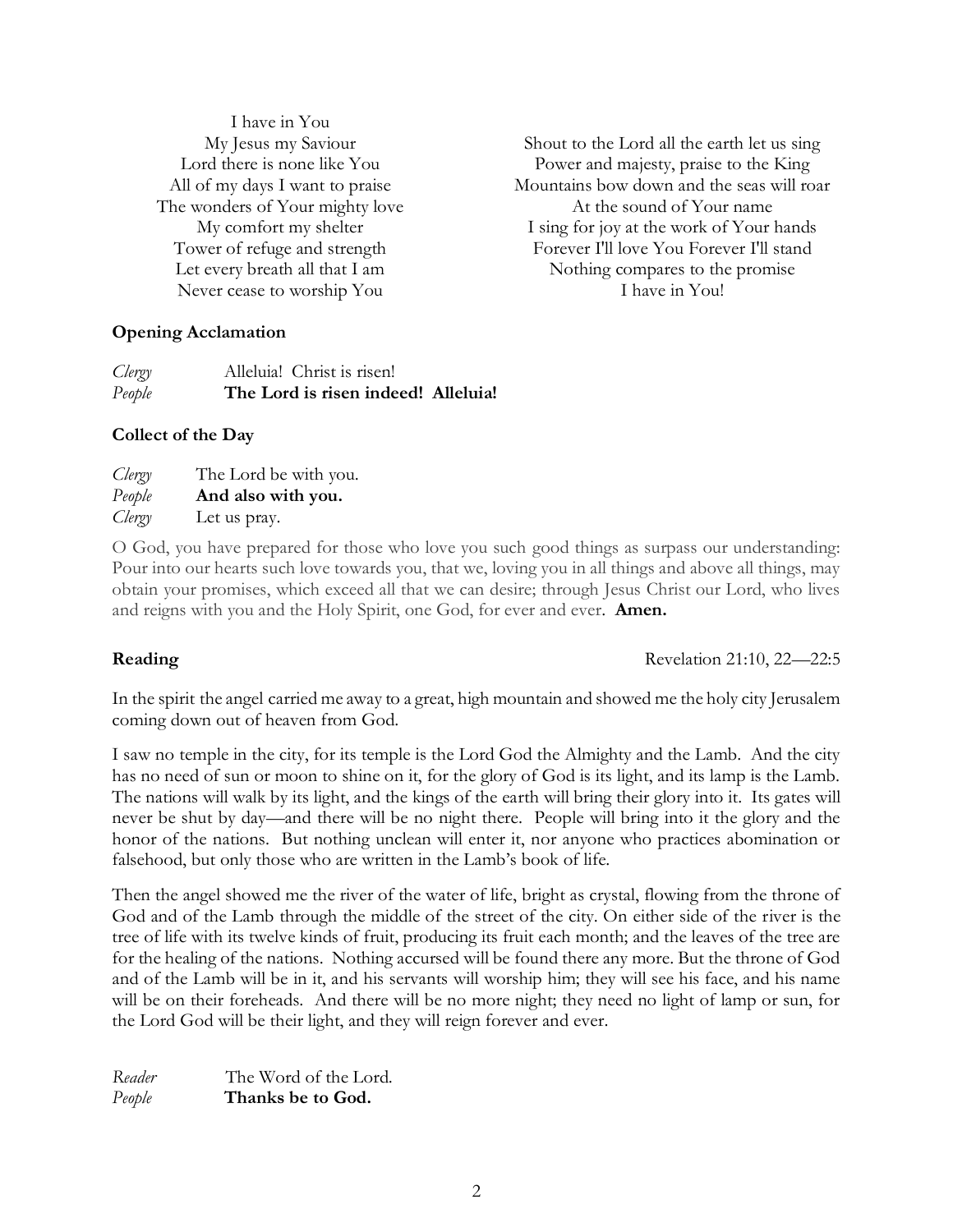## **Psalm 67**

- <sup>1</sup> May God be merciful to us and bless us, show us the light of his countenance and come to us.
- <sup>2</sup> Let your ways be known upon earth, your saving health among all nations.
- <sup>3</sup> Let the peoples praise you, O God; let all the peoples praise you.
- <sup>4</sup> Let the nations be glad and sing for joy, for you judge the peoples with equity and guide all the nations upon earth.
- <sup>5</sup> Let the peoples praise you, O God; let all the peoples praise you.
- <sup>6</sup> The earth has brought forth her increase; may God, our own God, give us his blessing.
- <sup>7</sup> May God give us his blessing, and may all the ends of the earth stand in awe of him.

## **Gospel Song** *Thy Word*

Thy Word is a lamp unto my feet And a light unto my path Thy Word is a lamp unto my feet And a light unto my path

I will not forget Your love for me and yet My heart forever is wandering Jesus be my guide And hold me to Your side I will love You to the end

Thy Word is a lamp unto my feet And a light unto my path Thy Word is a lamp unto my feet And a light unto my path.

**Holy Gospel** John 14:23-29

*Clergy* The Holy Gospel of our Lord Jesus Christ according to John. *People* **Glory to you, Lord Christ.**

Jesus said to Judas (not Iscariot), "Those who love me will keep my word, and my Father will love them, and we will come to them and make our home with them. Whoever does not love me does not keep my words; and the word that you hear is not mine, but is from the Father who sent me.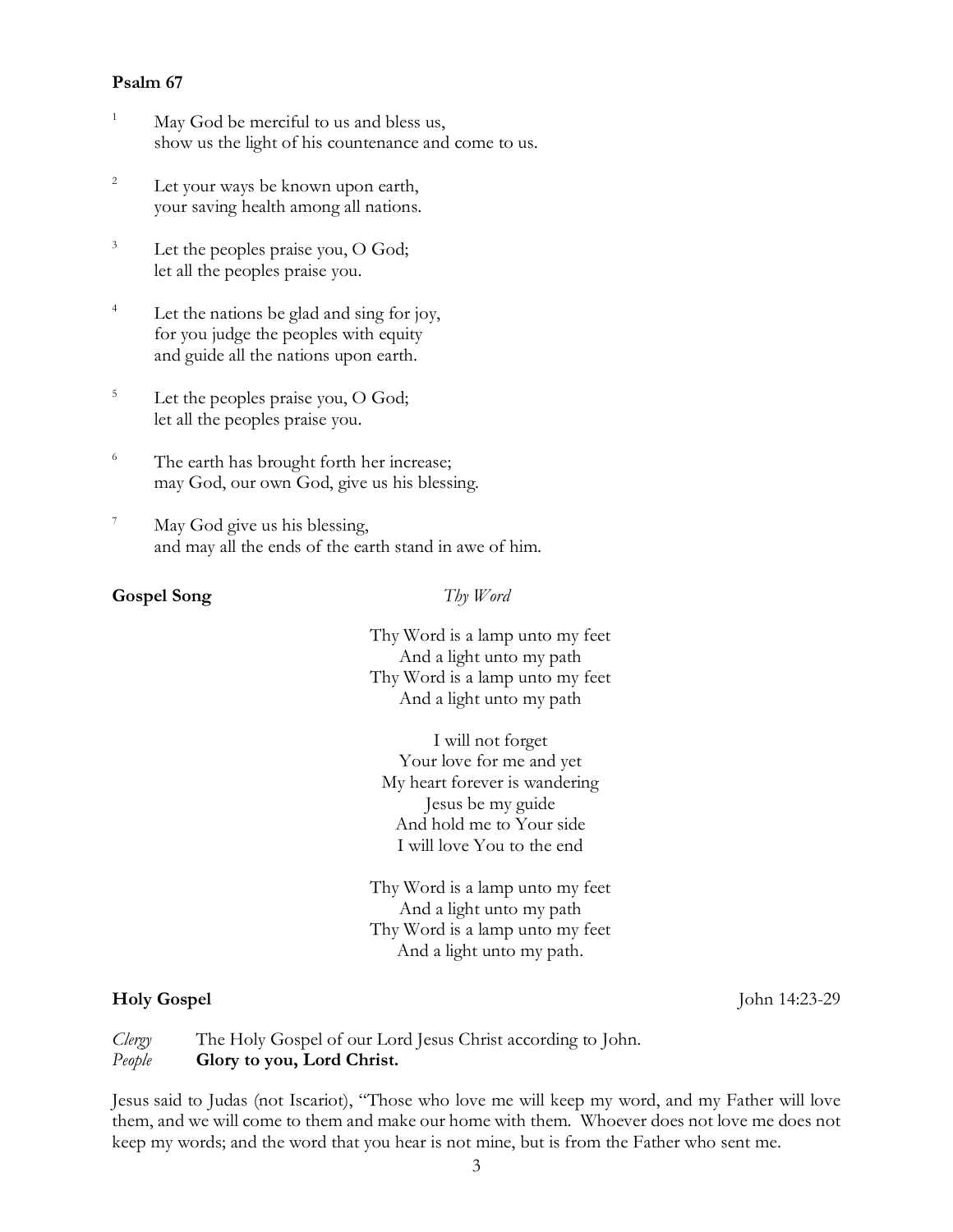"I have said these things to you while I am still with you. But the Advocate, the Holy Spirit, whom the Father will send in my name, will teach you everything, and remind you of all that I have said to you. Peace I leave with you; my peace I give to you. I do not give to you as the world gives. Do not let your hearts be troubled, and do not let them be afraid. You heard me say to you, 'I am going away, and I am coming to you.' If you loved me, you would rejoice that I am going to the Father, because the Father is greater than I. And now I have told you this before it occurs, so that when it does occur, you may believe."

*Clergy* The Gospel of the Lord. *People* **Praise to you, Lord Christ.** 

#### **Sermon** The Rev. Dr. Becky Coerper

**The Creed** *We Believe*

We believe in God the Father We believe in Jesus Christ We believe in the Holy Spirit And He's given us new life We believe in the crucifixion We believe that He conquered death We believe in the resurrection And He's coming back again (We believe)

Let the lost be found and the dead be raised In the here and now let love invade Let the church live loud our God will save We believe

> We believe in God the Father We believe in Jesus Christ We believe in the Holy Spirit And He's given us new life

> > We believe

#### **Prayers of the People**

#### *Leader*

Given new life by the risen Christ, let us pray for all who stand in need of grace, hope, and life.

#### *A brief silence.*

In this diocese, we pray for our Bishop, the Rt. Rev. Dr. DeDe Duncan-Probe; and the people of St. Stephen's Episcopal Church in New Hartford and their priest, the Rev. Kathlyn Schofield. We also pray for the people of Emmanuel Episcopal Church in Norwich and their priest, the Rev. Steve White. In our Companion Diocese of El Salvador, we pray for the people of San Juan Evangelista, San Salvador, and their priests, the Very Rev. Luis Serrano and the Rev. Irma Alvarado. In the Episcopal Church, we pray for our Presiding Bishop, the Most Rev. Michael Curry; and the people of the Diocese of Upper South Carolina and their bishop, the Rt. Rev. Daniel P. Richards. And in the Anglican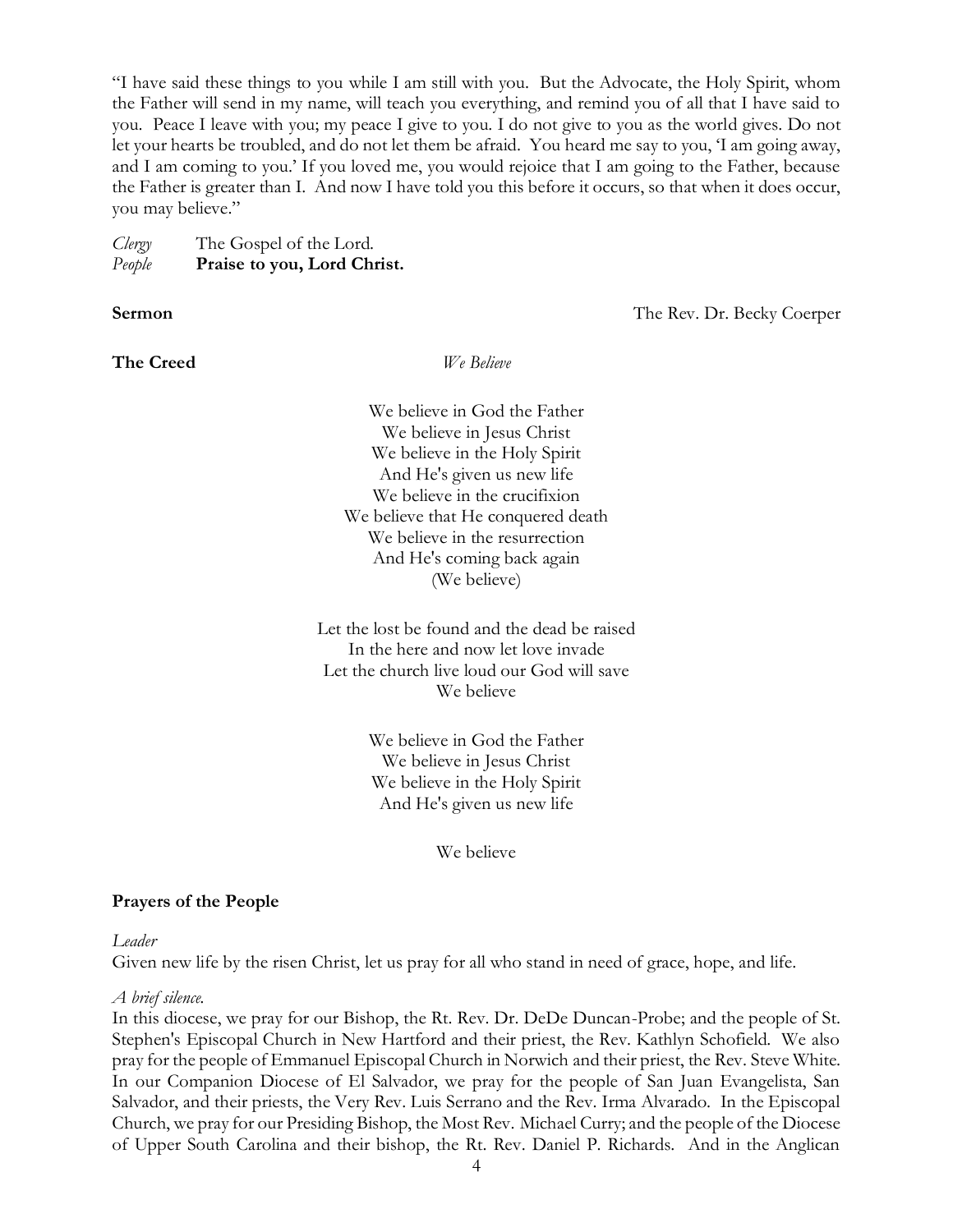Communion, we pray for the people of the Church of the Province of South East Asia and their prime bishop, the Most Rev. Melter Jiki Tais.

God of glory and grace, you answer those who call on your name. Continue the transformation of your church so that we may share your love with the world. God of new life, **hear our prayer.**

For the church made alive with Christ, that it would bear witness to the wonder of the resurrection through word and deed.

### God of new life, **hear our prayer.**

We acknowledge the Onondaga Nation of the Haudenosaunee People, the traditional custodians of the land on which we are worshipping today. We acknowledge that they have occupied and cared for this land over countless generations, and we celebrate their continuing contributions to the life of this region.

God of new life, **hear our prayer.**

For the whole world, that the crucified and risen Christ will mend what is broken and fill all corners of the earth with justice and peace.

#### God of new life, **hear our prayer.**

For Creation, that we may have wisdom and reverence so to use the resources of nature responsibly that generations to come may continue to praise you for your bounty.

God of new life, **hear our prayer.**

For all who are overshadowed by illness of body, mind, and spirit, especially those we now name\_\_\_\_\_. That the Holy Spirit's healing and life-giving presence will touch their lives. God of new life, **hear our prayer.**

That with all the faithful who have died, especially those we now name\_\_\_\_\_, we will join in songs of praise at the victory feast of God who triumphs over death and gives eternal life.

God of new life*,* **hear our prayer.**

*Leader*

Gracious God, we give you thanks. Hear our prayers and receive them for the sake of the crucified and risen one, our Savior Jesus Christ. **Amen.**

## **The Peace**

*Clergy* The peace of the Lord be always with you. *People* **And also with you.**

## **Announcements**

## **Anniversary & Birthday Blessings**

**May the strength of God pilot you, May the power of God preserve you, May the wisdom of God instruct you, May the hand of God protect you, May the way of God direct you, May the shield of God guard you against the snares of evil and the temptations of the world. May the Spirit of God bless you in the coming year.** *Adapted from Patrick, c.389 - c.46*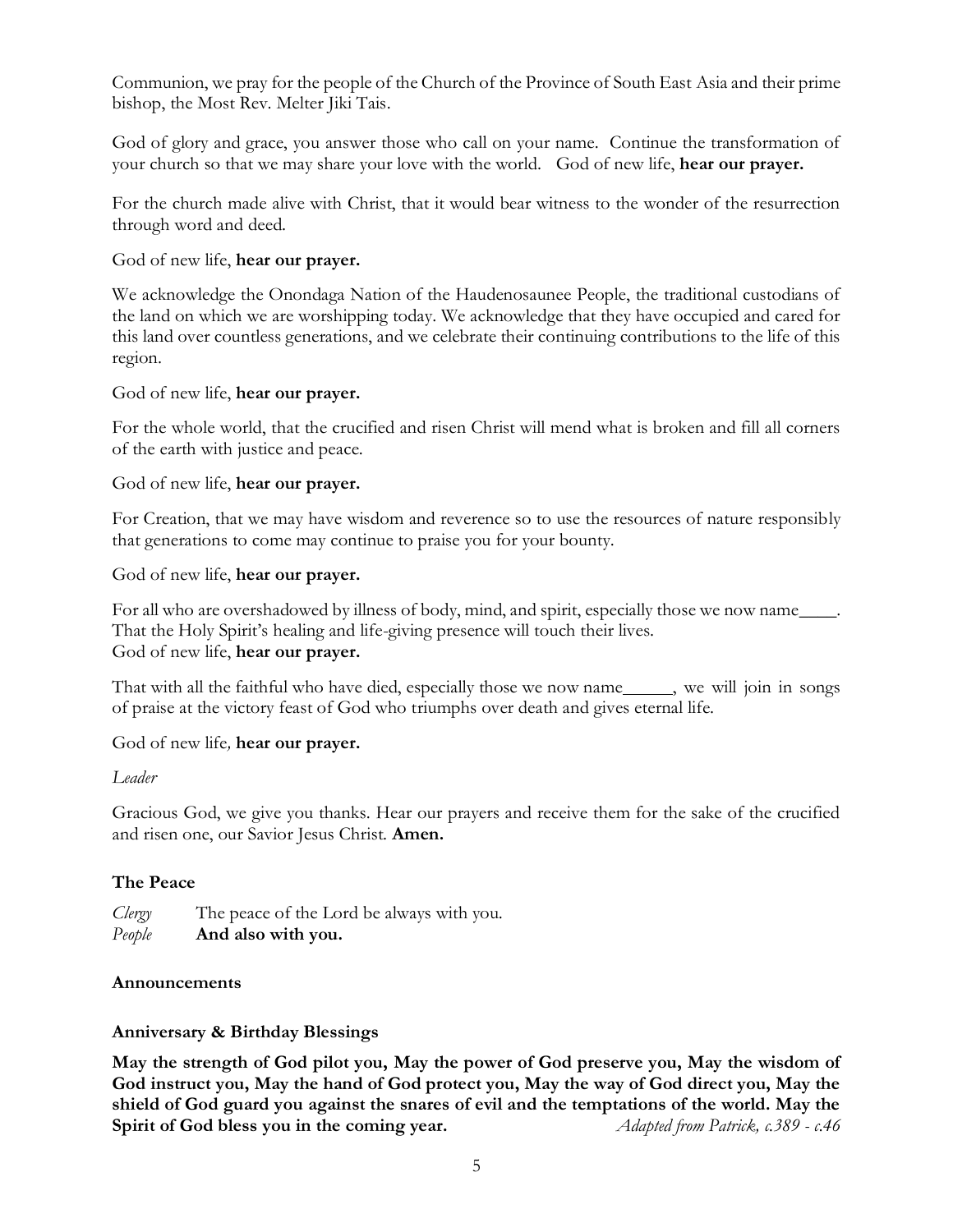Holy Spirit, rain down, rain down Oh, Comforter and Friend How we need Your touch again Holy Spirit, rain down, rain down

Let Your power fall Let Your voice be heard Come and change our hearts As we stand on Your word Holy Spirit, rain down

Holy Spirit, rain down, rain down Oh, Comforter and Friend How we need Your touch again Holy Spirit, rain down, rain down Let Your power fall let Your voice be heard Come and change our hearts As we stand on Your word Holy Spirit, rain down

No eye has seen No ear has heard No mind can know What God has in store So open up Heaven Open it wide Over Your church And over our lives

Holy Spirit, rain down, rain down Oh, Comforter and Friend How we need Your touch again Holy Spirit, rain down, rain down Let Your power fall let Your voice be heard Come and change our hearts As we stand on Your word Holy Spirit, rain down!

# **The Holy Communion**

## **The Great Thanksgiving BCP** 261

**Sanctus** *(sing)*

**Holy, holy, holy Lord, God of power and might, heaven and earth are full of your glory. Lord we sing your praise. Hosanna in the highest. Hosanna in the highest. Hosanna in the highest. Lord we sing your praise. Holy, holy, holy Lord, God of power and might, Blessed is he who comes in the name of the Lord. Hosanna in the highest. Hosanna in the highest. Hosanna in the highest. Lord we sing your praise. Lord we sing your praise. Lord we sing your praise.**

**Great Thanksgiving Continues BCP** Page 362

**The Lord's Prayer** BCP Page 364

**Our Father, who art in heaven, hallowed be thy Name, thy kingdom come, thy will be done, on earth as it is in heaven. Give us this day our daily bread. And forgive us our trespasses, as**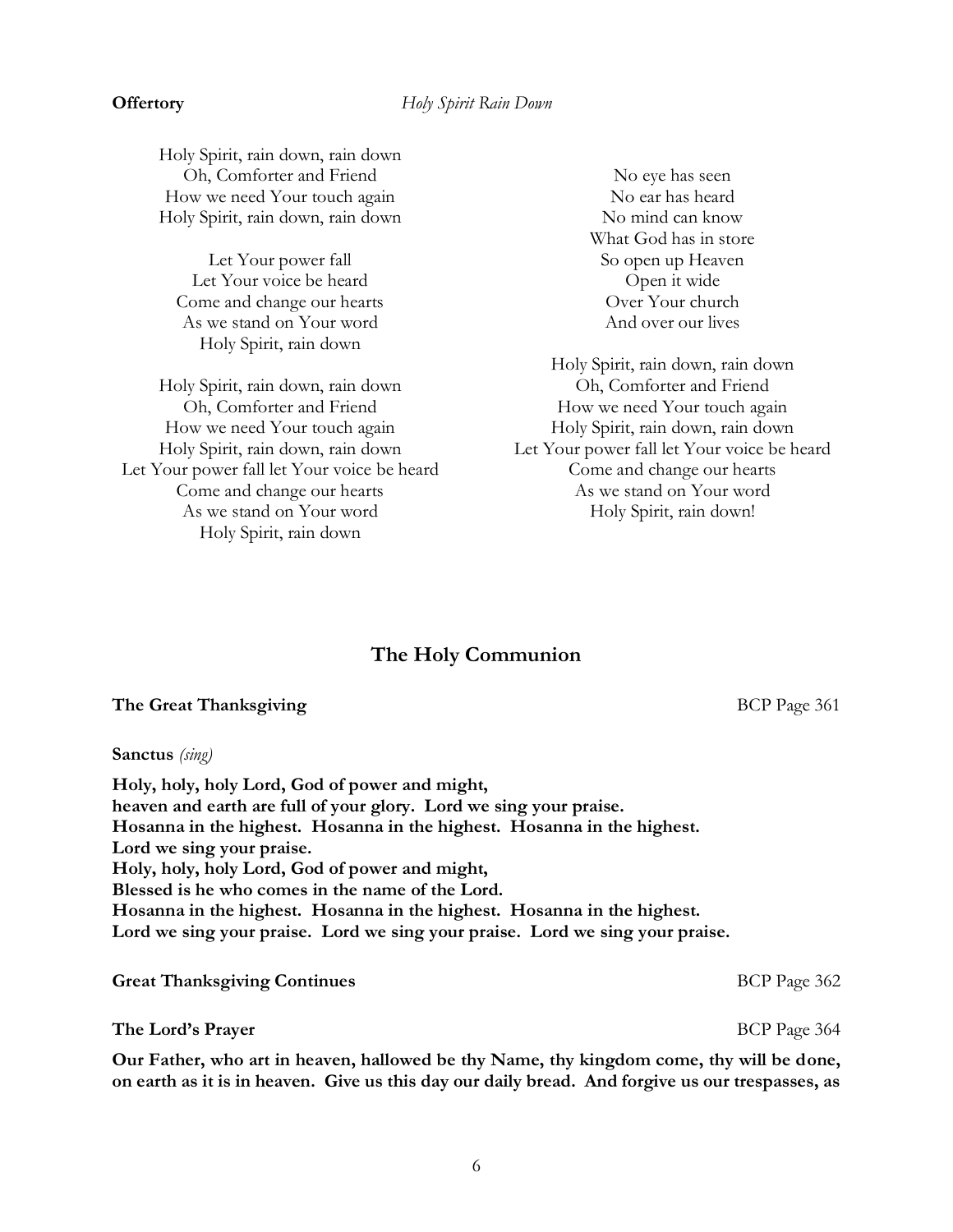**we forgive those who trespass against us. And lead us not into temptation, but deliver us from evil. For thine is the kingdom, and the power, and the glory, for ever and ever. Amen.**

#### **Breaking of the Bread** BCP Page 364

### **The Communion**

#### **Music at Communion** *You Say*

I keep fighting voices in my mind that say I'm not enough Every single lie that tells me I will never measure up Am I more than just the sum of every high and every low? Remind me once again just who I am, because I need to know

You say I am loved when I can't feel a thing You say I am strong when I think I am weak You say I am held when I am falling short When I don't belong, You say I am Yours And I believe, I believe What You say of me I believe

> The only thing that matters now is everything You think of me In You I find my worth, in You I find my identity

You say I am loved when I can't feel a thing You say I am strong when I think I am weak You say I am held when I am falling short When I don't belong, You say I am Yours And I believe, I believe What You say of me I believe

Taking all I have and now I'm laying it at Your feet You have every failure, God You'll have every victory

You say I am loved when I can't feel a thing You say I am strong when I think I am weak You say I am held when I am falling short When I don't belong, You say I am Yours And I believe, I believe What You say of me I believe!

## **The Postcommunion Prayer**

**Eternal God, heavenly Father, you have graciously accepted us as living members of your Son our Savior Jesus Christ, and you have fed us with spiritual food in the Sacrament of his Body and Blood. Send us now into the world in peace, and grant us strength and courage to love and serve you with gladness and singleness of heart; through Christ our Lord. Amen.**

## **The Blessing**

May we who have received the gift of God's reconciling love, be his body for the world, his hands to bring blessing, and his joy in the promise of creation restored.

And may Almighty God bless you, renew the risen life of Christ within you, and bring forth in you the fruit of the Holy Spirit. **Amen.**